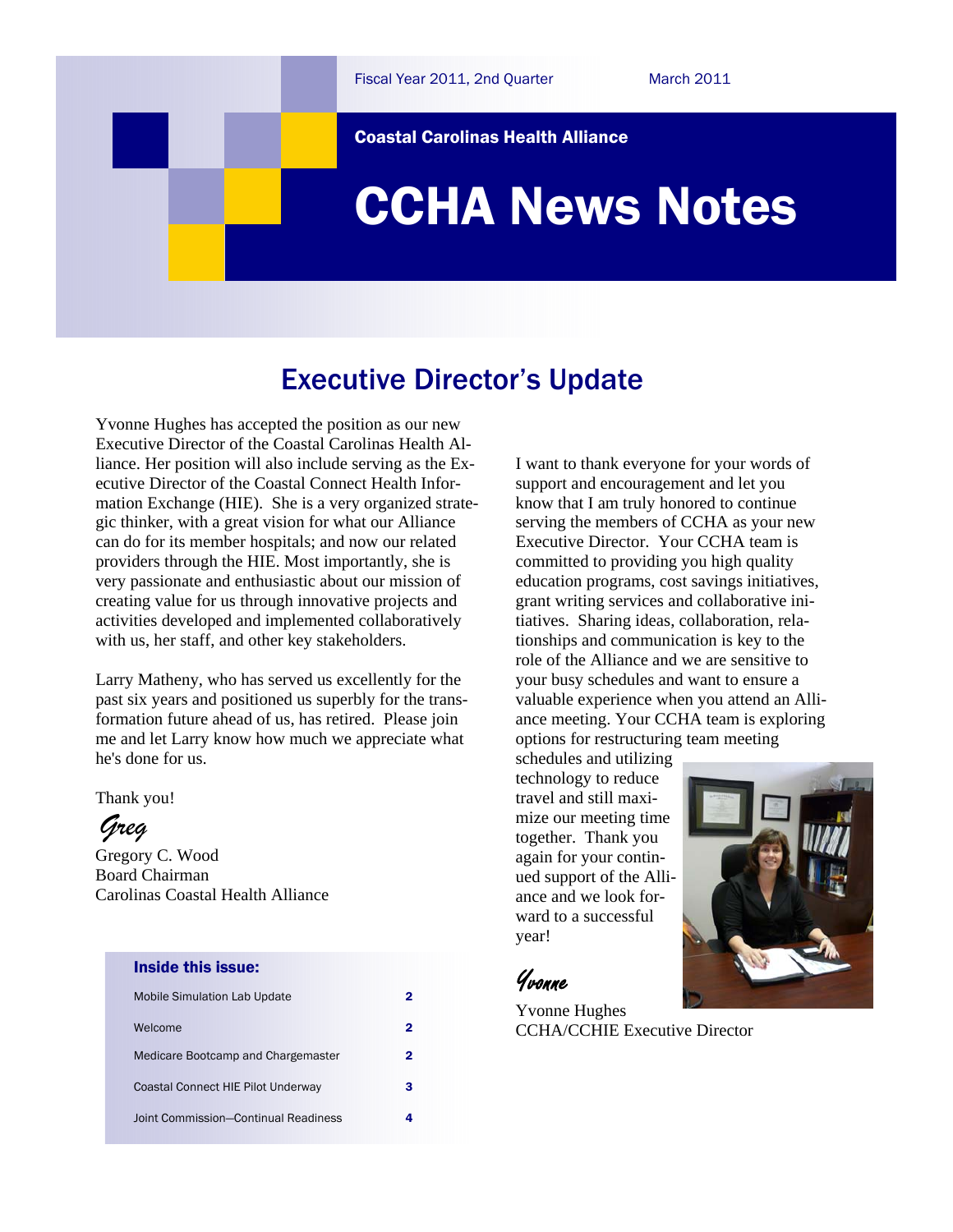Congratulations to Duplin General Hospital for earning the NC Prevention Partners Gold Star Award. This award is bestowed upon hospitals which have met NC Prevention Partners' key components for tobacco cessation.

## Training on the MSL is well underway. As we enter into week 12, we have had 364 healthcare providers, the majority being RNs and LPNs, come on board to participate in simulasituations ranging from hypoglycemia, hypoxia, increased intracby the nursing and ancillary staff

neuroleptic malignant syndrome, COPD exacerbation, anaphylactic reaction to blood administration, supraventricular tachycardia, transcutaneous pacing, extremity gun shot wound with hemorrhage, and acute myocardial infarction.

Mobile Simulation Lab Update

Although staff members were initially nervous, with fears of the unknown and unexpected, their concerns were quickly replaced by the challenge and enjoyment of the scenario and debriefing, respectively. The majority of responses to MSL evaluations thus far are very positive. Additional simulators have been received and will be

placed into use as training continues; allowing for practices of patient care that are not only multicultural but include the total life span.

The MSL is also planning to hold training events later in the year, beginning with a train the trainer course for Alliance educators in Rapid Response Team Training which will take place on June 1, 2011 at Columbus Regional Healthcare System in Whiteville. Seats were limited and have been filled. Be sure to check the Coastal Carolinas Health Alliance website for other event announcements and dates.

~ Denise Garee

### Welcome

Please join us in extending a warm welcome to Patti Lewis, Shaun Erwin and Anne Marie Priddy.

Patti Lewis is a student volunteer who is focusing her efforts toward the

CCHIE Project Team. Patti is pursuing a degree in Health Information Technology from Pitt Community College.



Patty Lewis

tion training, and provided 495 continuing education hours. Participants have taken part in scenarios involving mock code ranial pressure, and cardiac arrest, to those situations where astute nursing assessment and timely intervention determined the fate of the simulated patient. Some of the cases experienced were malignant hyperthermia,

Shaun Erwin joins CCHA as an intern through UNC-Wilmington's Cameron School of Business. Shaun's time at CCHA will be devoted toward contract management.

device company, TranS1, as International Marketing Coordinator managing international distributor sales, surgeon meetings, and financial reporting. Prior to this, her healthcare experience included managing the office for a clinical device company, Cortech, and serving as Manager of the Coastal Diabetes Center at New Hanover Regional Medical Center. Anne Marie will be responsible for the oversight of CCHIE's mission,

for a publicly traded medical

vision and strategy and also has leadership responsibilities direct-



ing the coordination and development of Coastal Connect's community collabora-

tions.

Anne Marie Priddy

### Medicare Bootcamp and Chargemaster Seminars

Anne Marie Priddy will serve as Director of Projects and Operations for Coastal Connect HIE. Anne Marie previously worked

Shaun Erwin



Coastal Carolinas Health Alliance once again hosted the Medicare Bootcamp and Chargemaster Educational Seminars on February  $16^{th}$ ,  $17^{th}$  and 18<sup>th</sup> at the Country Club of Landfall. The events were attended

by approximately 40 hospital staff from 13 hospitals each day. Kimberly Hoy of HCPro, along with Barb Zook, once again conducted an informative event. "Thanks for such a great learning experience!!!" said Page Meeks of New Hanover Regional Medical Center.

Thank you again to everyone who attended; we truly appreciate your continued support. We are looking forward to planning next year's seminars and will send save-the-date information to you soon.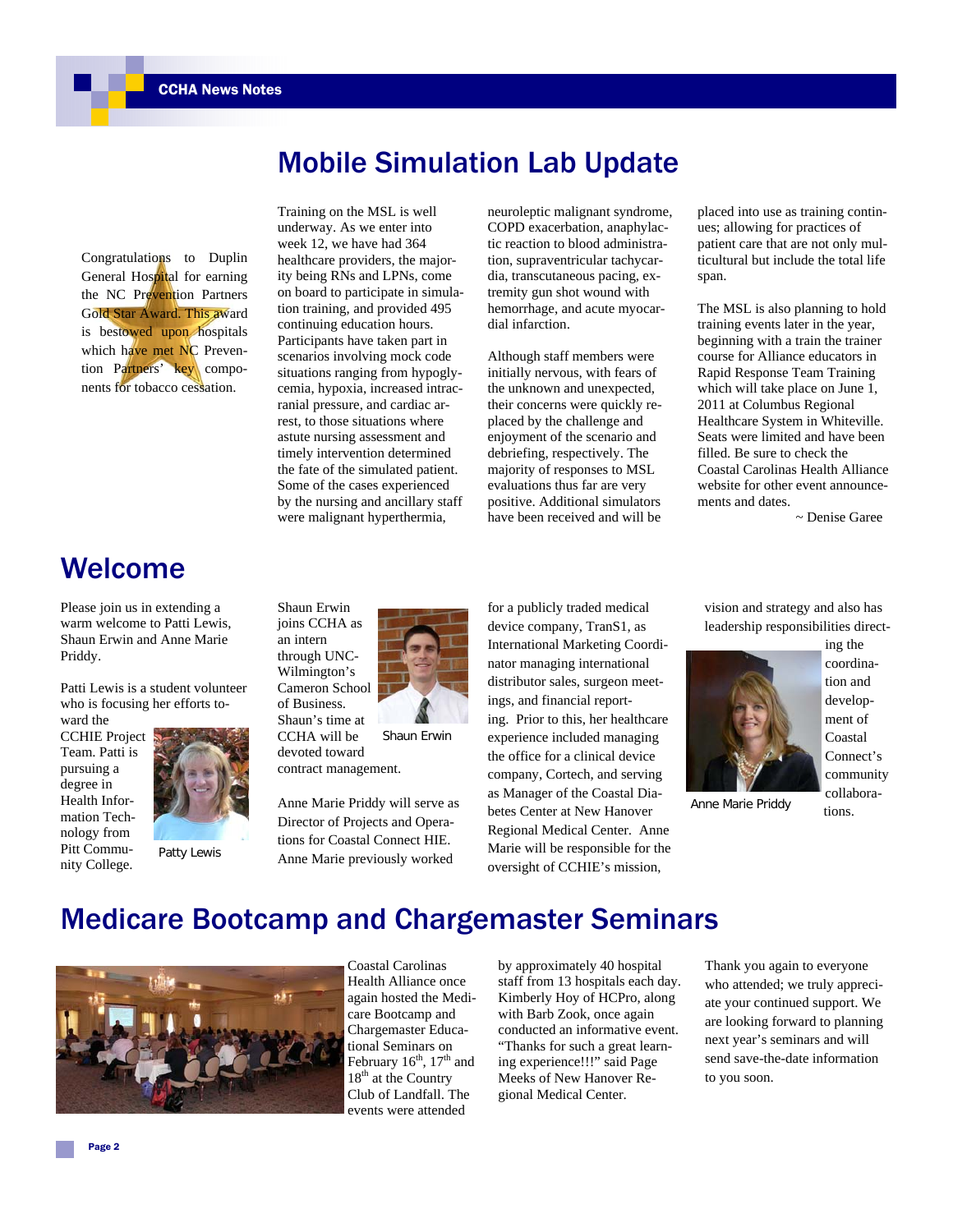### Coastal Connect HIE Pilot Underway

### **COASTAL CONNECT HIE SELECTS MEDICITY TO POWER COMMUNITY‐WIDE HEALTH INFORMATION EXCHANGE**

*Five hospitals and 100 non-affiliated group practices in eastern North Carolina will exchange data and continuity of care documents* 

**SALT LAKE CITY - March 8, 2011** - Medicity, the industry standard for health information exchange (HIE), announced today that Coastal Connect, Inc., selected its solutions to power community-wide health information exchange (HIE) across five independent hospitals located in eastern North Carolina. The Coastal Connect HIE, a broad coalition that includes facilities, physicians and patients, will also provide Stage 1 Meaningful Use electronic health record (EHR) data to help non-affiliated physicians improve quality, safety, coordination and cost of care.

"We chose Medicity because its HIE solutions best enable us to accommodate the diverse needs of our clients, which include small community facilities in medically underserved rural areas, large acute care hospitals, and EHR- and paper-based physician offices," said Sam Spicer, M.D., board chairman of Coastal Connect HIE and Vice President of Medical Affairs at New Hanover Regional Medical Center (NHRMC). "As physicians, we know how important it is to get accurate medical information as quickly as possible in order to provide quality patient care. The Coastal Connect HIE will give physicians access to critical patient information quickly, easily and securely. Because of this, they will be able to diagnose and treat patients in a more timely manner and eliminate redundant tests and procedures."

The Coastal Connect HIE (CCHIE) will initially deploy Medicity's iNexx and Novo Grid solutions, as well as cloud services to both create and enable queries of continuity of care document (CCD) repositories. With iNexx, providers in the CCHIE community will be able to perform eReferrals, establish and define their own virtual care team networks, and take advantage of Medicity's suite of applications certified to facilitate all Stage 1 requirements for meaningful use of EHRs. The Novo Grid will enable all hospitals participating in CCHIE to exchange information – such as laboratory and radiology results – with providers on the iNexx platform and to integrate with disparate EHR systems.

New Hanover Regional Medical Center, Dosher Memorial Hospital, Pender Memorial Hospital, Sampson Regional Medical Center and Southeastern Regional Medical Center will be the initial participants in the HIE, along with 100 non-affiliated group practices. The HIE will roll out additional Medicity technologies – including orders functionality and a full community health record – in future implementation stages.

"We are committed to using technology to advance patient care in our community," said Avery Cloud, NHRMC's CIO. "By linking our ambulatory HealthPort EMR with other electronic medical records in the region, the Coastal Connect HIE will allow us to deliver the highest quality care to our patients while they are in our facility or receiving treatment from other providers."

Coastal Connect HIE is a project of the Coastal Carolinas Health Alliance (CCHA), a collaborative group composed of 12 hospitals in North and South Carolina dedicated to enhancing the health and wellness of the approximately one million residents living along the coast of the two states.

"We are pleased to partner with Coastal Connect HIE to transform community-wide care by enabling clinicians to make more informed decisions through real-time exchange of patient data," said Brent Dover, Medicity's president.

#### **About Coastal Connect Health Information Exchange**

Coastal Connect Health Information Exchange is a regional collaboration of healthcare professionals in and around eastern North Carolina for the purpose of sharing electronic medical information and services. By connecting healthcare professionals to other professionals and to consumers, it is our hope to increase the access, quality and efficiency of patient care through community interoperability and achievement of meaningful use.

#### **About Medicity**

Medicity, the industry standard for health information exchange (HIE), is the leading innovator and largest provider of HIE technology – with more than 750 hospitals and 250,000 end users in its connected ecosystem. Medicity's solutions empower hospitals, physicians and HIEs with secure access to and exchange of health information – improving the quality and efficiency of patient care locally, regionally and nationally. For more information, please visit www.medicity.com or follow us on twitter.com/Medicity.